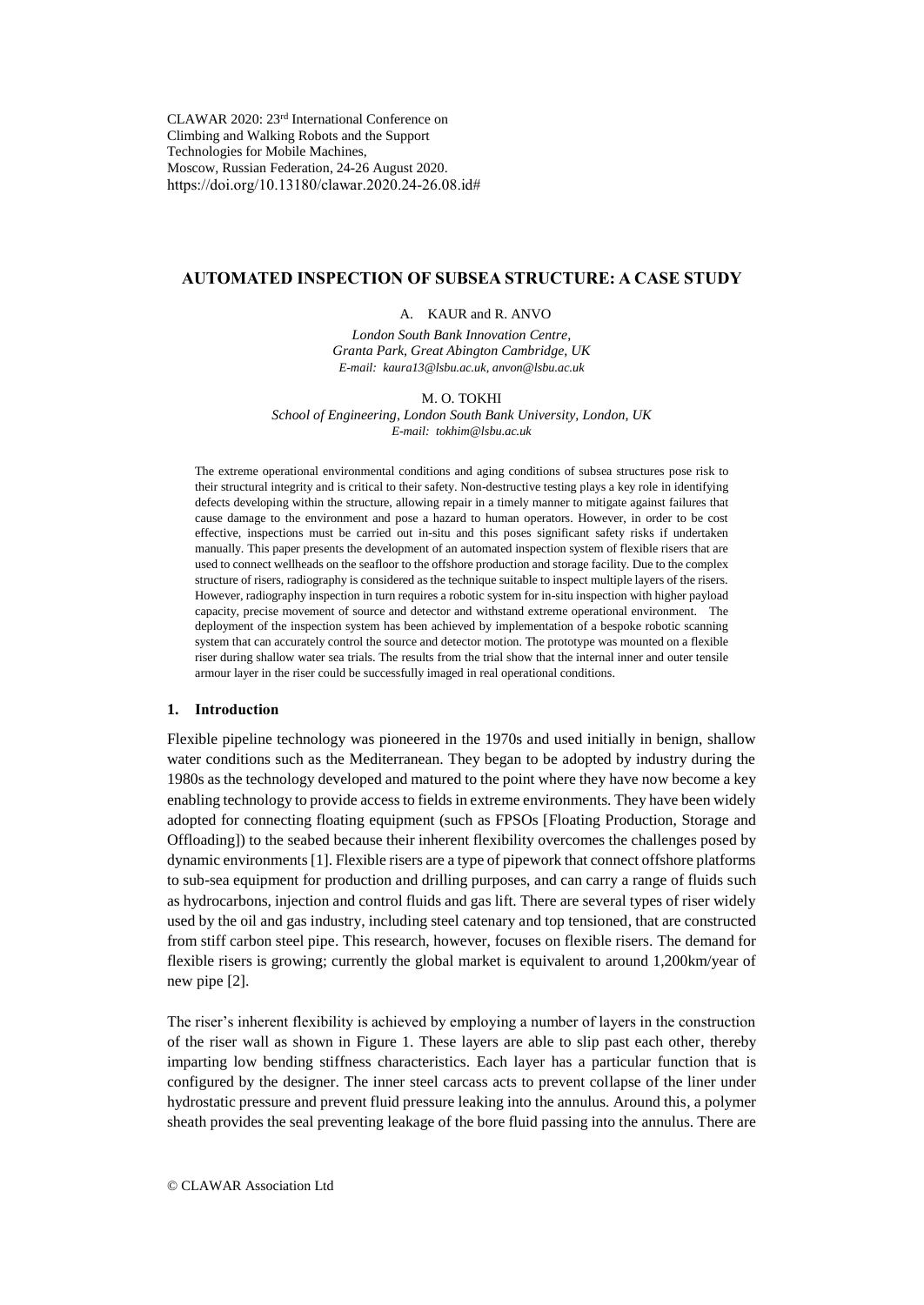several layers of steel wound armour; the pressure armour resists radial hoop stresses and the tensile armour carries the weight of the pipe by resisting axial tension. There can be multiple layers required in high tension applications. The outer polymer sheath is a barrier to sea water but is susceptible to accidental damage. All flexible pipes are designed based on this concept, even if there are variations in material selection for specific operating environments such as high temperature or deep water.



Figure 1. Riser construction [3].

Section 2 of this paper describes the most common flexible riser failure modes and flaws detection. Section 3 describes robotic system prototype development. Section 4 describes the system deployment for subsea flexible risers' inspection. Section 5 presents conclusions and future work.

# **2. Flexible risers flaws detection**

Presently, it is difficult for flexible risers to meet the industry's equipment life expectations of 25 years, which steel risers can achieve, due to in-service failure. There are a wide range of potential failure mechanisms detailed in the American Petroleum Institute (API) Recommended Practise guide [4].

The most commonly reported failures in flexible risers relate to damage to the external sheath which lead on to other problems such as corrosion. Sheath damage can occur due to accidents during installation, in-service abrasion with other parts of the installation or polymer aging [5]. Examples of damaged risers are shown in Figure 2.



Figure 2. Riser damage: 1) armour wire breakage, 2) external sheath damage, 3) armour corrosion.

There is a drive within industry to better understand riser degradation and failure mechanisms. For example, the Petroleum Safety Authority (PSA) commissioned a 2014 study to focus on degradation, failure modes, inspection and integrity management [6]. Recent Norwegian data indicates that there is at least a 1.5% probability of riser failure per year in service. As a result, few risers have met their documented service life.

Riser integrity management is a continuous assessment process applied throughout design,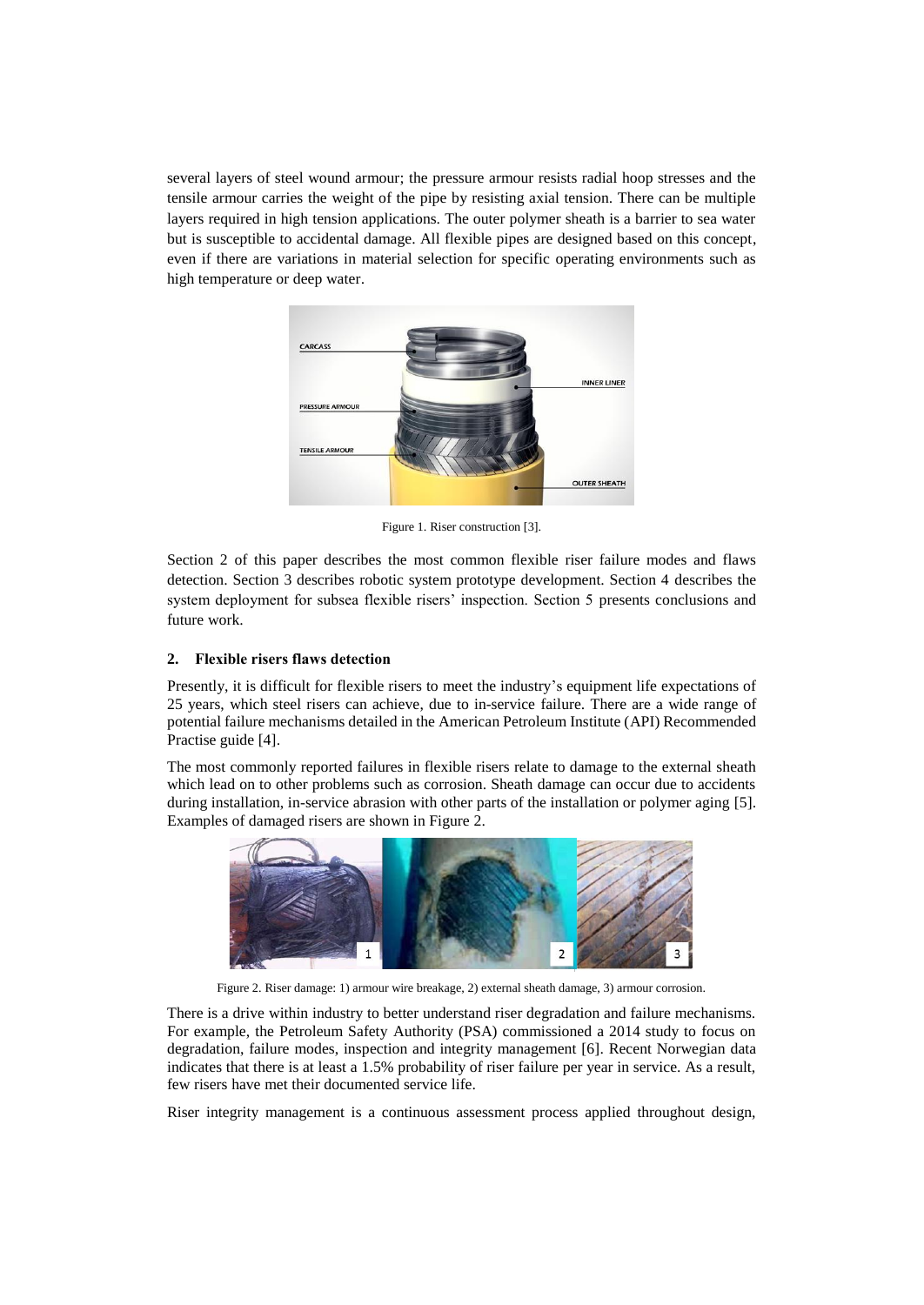construction, installation, operations and decommissioning phases to assure that risers are managed safely. As for in-service integrity, the DNV standards require that design intent is maintained, and the actual state of riser degradation is known, due to operational conditions [7]. Part of the degradation assessment requires periodic asset inspection to be carried out.

Only radiography can offer the capability for volumetric inspection to detect flaws in the areas of most concern. However, traditional radiography using wet film or phosphor plates is not in widespread use in the subsea environment because it is impractical and time consuming, and therefore expensive to execute. This is because, after exposure of the radiography detection media, it is then necessary for the media to be returned topside to be developed and processed [8][9]. The application of digital radiography (DR), whereby a marinised underwater flat panel detector is deployed as the radiography detection media, has been previously researched and demonstrated both by the current authors [10] and subsequently by others [11] in later work.

DR allows for fast acquisition of radiographic images through shorter exposure times and fast transfer of radiographic image data. It is not necessary to return the radiography detection media to the surface in-between each radiographic exposure as the recovery of the radiographic images is achieved through digital communication, via an umbilical, to a remote computer located topside. However, for the widespread uptake of DR in the oil and gas industry, DR deployment needs to be further automated and more cost effective.

### **3. Robotic system prototype development**

The development aim of the robotic system is to facilitate in-situ inspection of the flexible riser without the need to remove it from service. Risers are designed to operate in the oil field for 25 or more years, and therefore require periodic inspection to guarantee their integrity. As removing them from service is prohibitively expensive, RiserSure must be able to deliver high quality inspection data in the field. The conventional methods of deploying inspection systems around a riser are either by diver or remotely operated vehicle (ROV). The intervention of a diver comes with associated operational risks and, particularly in the case of radiography inspection, is not easy as the inspection units are relatively heavy compared to other inspection techniques. The radiography source and detector need to be aligned directly opposite to each other and moved very precisely at very low speed. The option of deploying the inspection system around the riser using a ROV is not favoured on cost grounds. Costs associated with work class ROVs are very high depending on their payload capacity and the time required for operation.

The robotic system has been designed such that divers and ROVs are not necessary. Therefore, the robot capsule can be connected to the riser near a top side hang-off point, and winched down the riser (as shown in Figure 3). This allows inspection in the critical areas where riser damage often occurs; the splash zone down to 50-100m below the surface.



Figure 3. Typical deployment strategy for the RiserSure capsule.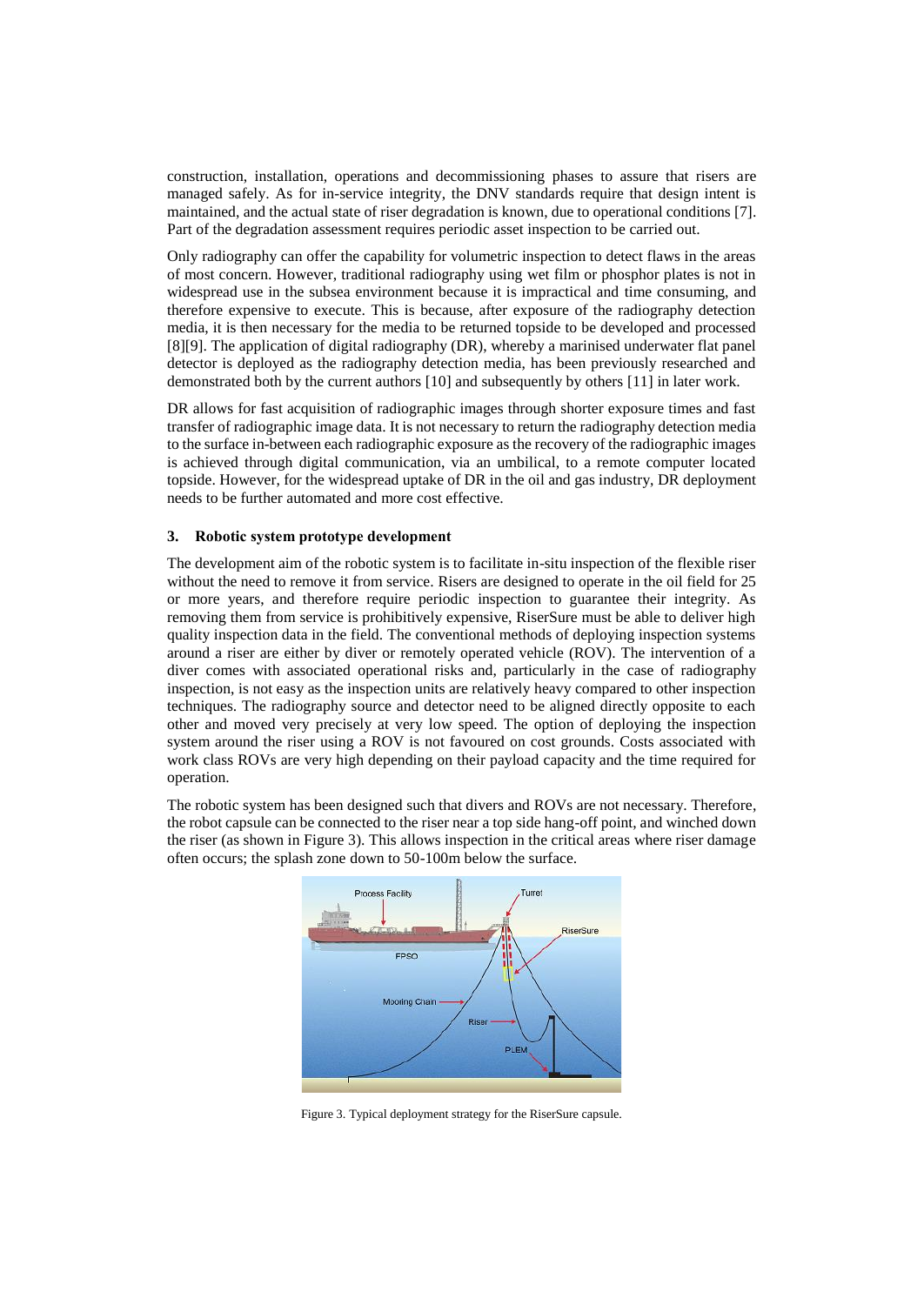The main operational requirements of the robotic system include its capability to carry the radiography unit to the point of inspection, securely hold its position around the riser, and complete a 360° scan of the riser. The system has the capability to vary the scanning speed to change the exposure time such that it can accommodate a wide range of riser diameters. Specifically, it can manage risers of up to 250mm (the majority of risers are of 250mm diameter or less in the North Sea [5]). In order to build up a detailed radiographic image that will capture small defects, the rotational speed of the drive system on which the radiography system is mounted is very low and precisely controlled.

The core of the prototype robotic system is an open platform that can be positioned around a riser with very little or no manual adjustment. The only part of the capsule that needs to be opened to encircle a riser is the two piece precision rotary ring gear that is used to carry the radiography units. The design approach is such that it can easily be adapted to be deployed using ROVs if desired. The rotary ring is actuated by a motor driven pinion gear, and floats on three thrust bearings fixed permanently on a base plate. A model of the prototype is shown in Figure 4. To keep the radiography units stable against the wave disturbances during scanning, and to avoid any collisions with the riser surface, a gripper system consisting of linear slides has been incorporated which holds the riser during scanning inspection. The system has been designed to work up to 100m of depth in subsea environment.



Figure 4. 3D model of prototype of the robotic inspection system.

The gripping and scanning system of the riser has been implemented using customised subsea actuators. Each of the actuators has the drive and control circuitry integrated within the subsea enclosures. Each actuator includes position feedback, current limit control, internal temperature and status monitoring registers. The low level controls are implemented in the integrated controller, and the supervisory control of the whole system is implemented in a dedicated industrial computer which is operated remotely at the topside. All the robotic subsea units are connected to the topside unit using the controller area network (CAN) bus interface. Each actuator acts as a node with its own unique ID. All actuators are connected to the topside unit via a single integrated umbilical. This ensures minimal wiring required for interconnections and is key to good cable management practice. The umbilical contains a pair of cores for power supply and a twisted pair of cores for communication to the topside controller. This reduced size and weight of the umbilical helps in reducing drag on the whole robotic system in the subsea conditions, while at the same time providing benefits of CAN bus such as communication error control, bus arbitration and noise immunity.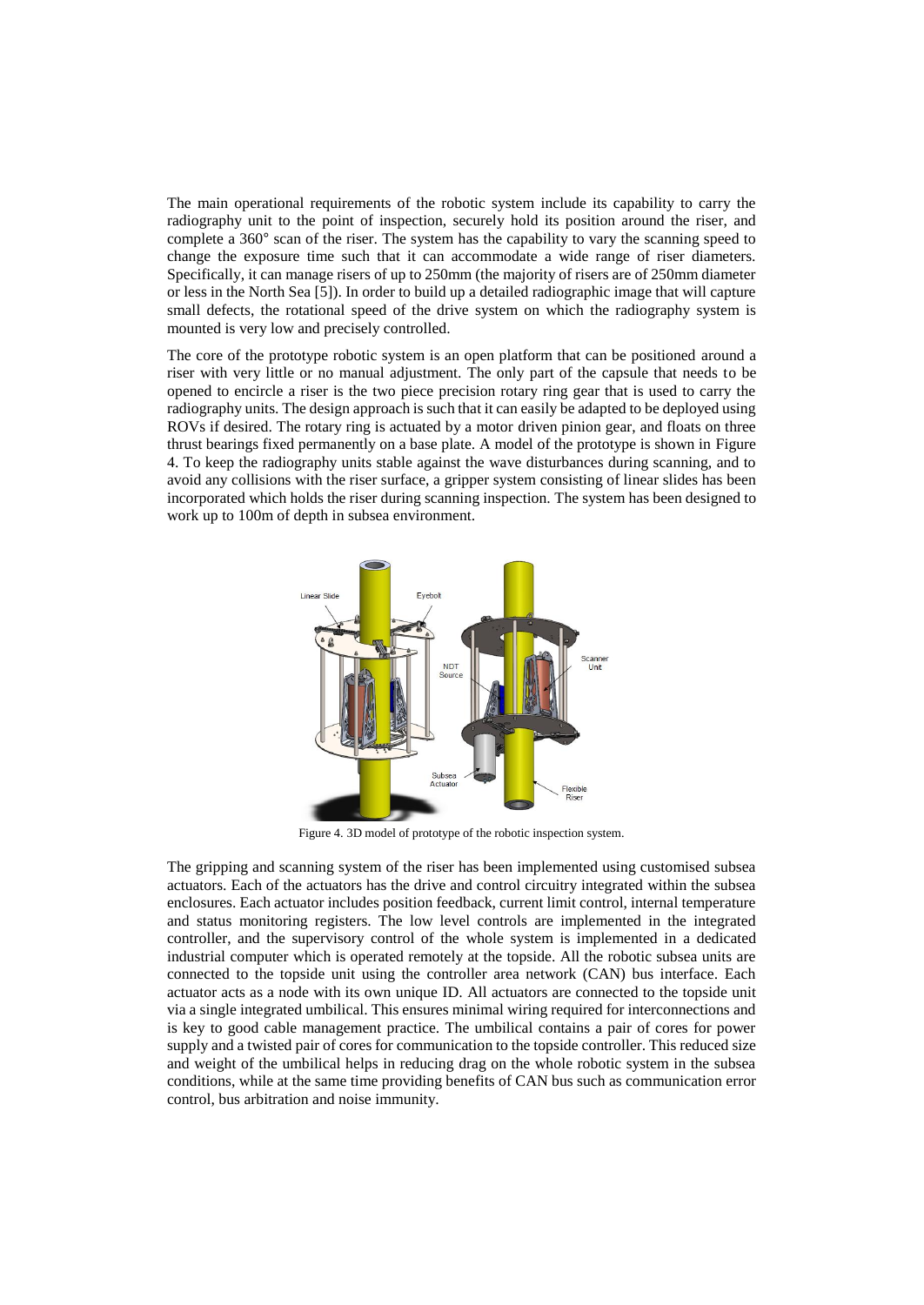There are high costs involved for fabrication of subsea enclosures. The robotic electronics hardware configuration has been designed specifically to minimise the size of enclosure units and junction boxes. This is achieved by using dedicated in-built control and drive units of the actuators which are interconnected using a subsea umbilical with splice extensions and subsea connectors.

The system configuration of the robotic inspection system, consisting of robotic hardware and the radiographic modules, is shown in Figure 5. The inspection detector consists of the in-built read-out and processing circuitry. The array detector outputs are transferred to the topside dedicated processing software via an Ethernet interface. The digital detector has a separate DC power supply and controller, which is supplied with the system. The source controller unit contains the hydraulic supply and valve system, which controls the subsea source unit to open or close the shutter for exposure.



Figure 5. Robotic inspection system configuration.

The supervisory control on the topside is a GUI (graphical user interface) based system. This includes the control of system operational modes based on user inputs and internal system parameters, monitoring of critical parameters of subsea units, display of system status and warnings of system errors. The guidelines from subsea standards are implemented in the control software. This consists of the timing parameters for sampling of inputs, display updating rate, continuous position monitoring of the robotic system, display of modes being executed, checks on user inputs, provision for stopping execution for any of the operational modes and saving of data as required. The hardware and software of the robotic system are based on a modular structure that facilitates easy integration of additional hardware units in the system and respective software components. The winch system is a subsea certified commercially available system which is operated independently. However, for safety purposes, before the execution of any operational modes, except the emergency stop, the user is required to confirm the operation, allowing the verification of external and internal systems' conditions. To resist the subsea environment and to withstand the environmental loading, all the mechanical parts and enclosures are manufactured from stainless steel.

#### **4. Robotic deployment for subsea flexible risers inspection**

Prior to the seawater trials, the RiserSure system had been subjected to several laboratory based trials which demonstrated that the system had the capability to transition to seawater operation.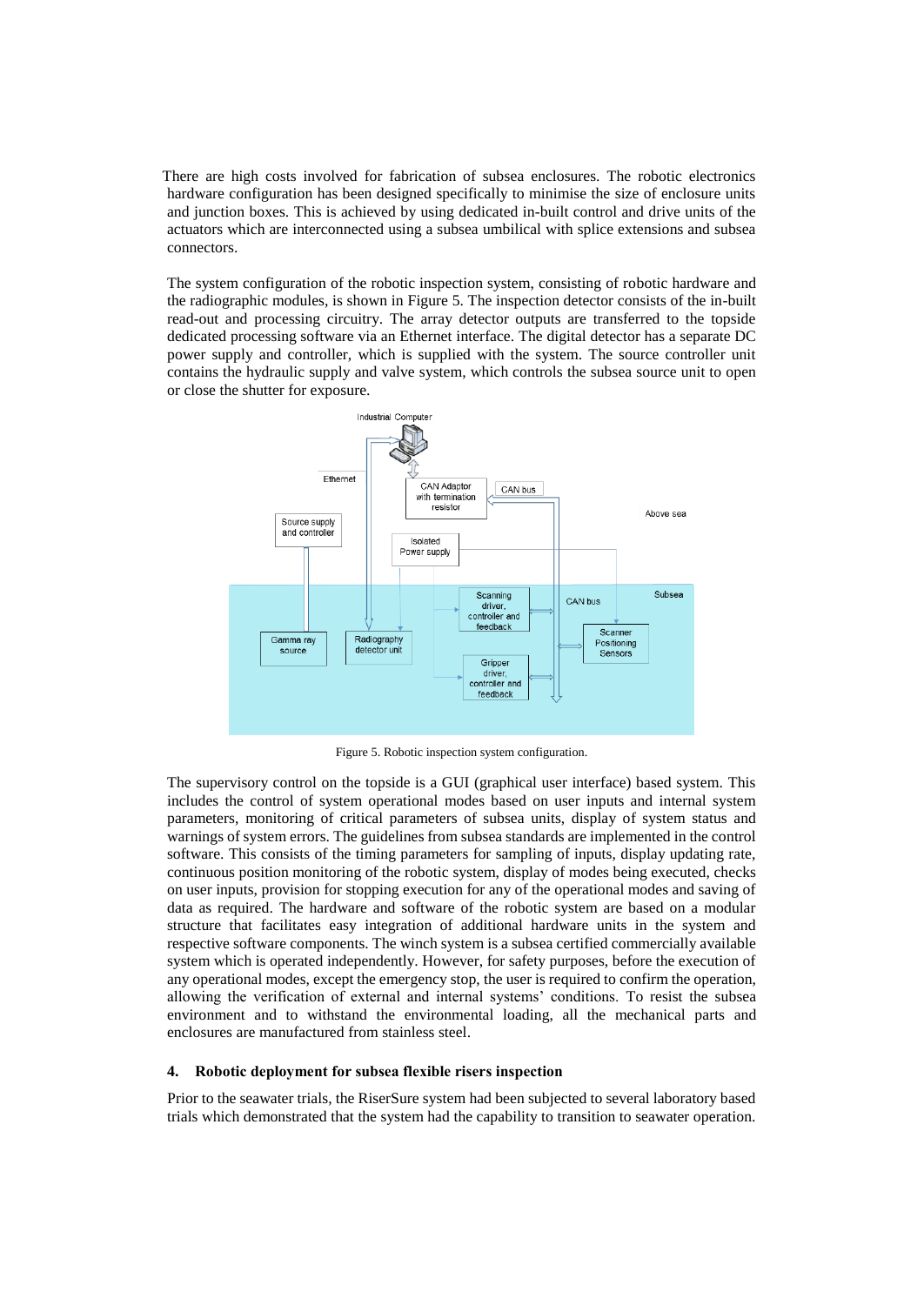The shallow water trials (<10m depth) were performed at the seawater-fed Loch Linnhe in Fort William. By having this first trial at a sheltered sea loch first, before actual sea trials on an FPSO, meant that it was possible to validate the RiserSure system operation in a more controlled environment. The RiserSure system was managed from the control room on the surface through an umbilical link, allowing the system to remotely image a full 360° section of the riser. A photograph of the submerged system is shown in Figure 6 where the core functionality of the system was proven. Due to the shallow depth  $\ll 10$ m) the source container could be pneumatically operated using compressed air. High quality, radiographic images of the riser were captured and tested for different exposures and varying scanning speeds. A key factor in obtaining a high quality radiographic image with the RiserSure system is the synchronisation between the detector's image acquisition speed and the rotational speed of the scanner module. For optimal operation, the radiography detector required to acquire a line of the image each time the object moved a distance equal to the detector's pixel width (assuming no geometric magnification of the radiographic image). If the detector acquires the line images too fast then the resultant radiograph becomes stretched, a too slow acquisition results in a compressed image, which could lead to image blur and small defects being masked and undetectable.



Figure 6. Robotic inspection system configuration.

Figure 7 shows a radiographic image for a 360º scan of the riser which resulted in two impressions of the artificially created defects in the acquired image. One is relatively, proportional in size at low magnification when the detector passes the defect side, and the other is a highly magnified but distorted version where the Gamma source passes the defect side.



Figure 7. Radiographic image showing 360º scan.

The results achieved during trials revealed the riser's internal structure, proving the robotic inspection system's suitability to carry out radiographic inspection of the flexible riser and providing reliable images of high accuracy and resolution.